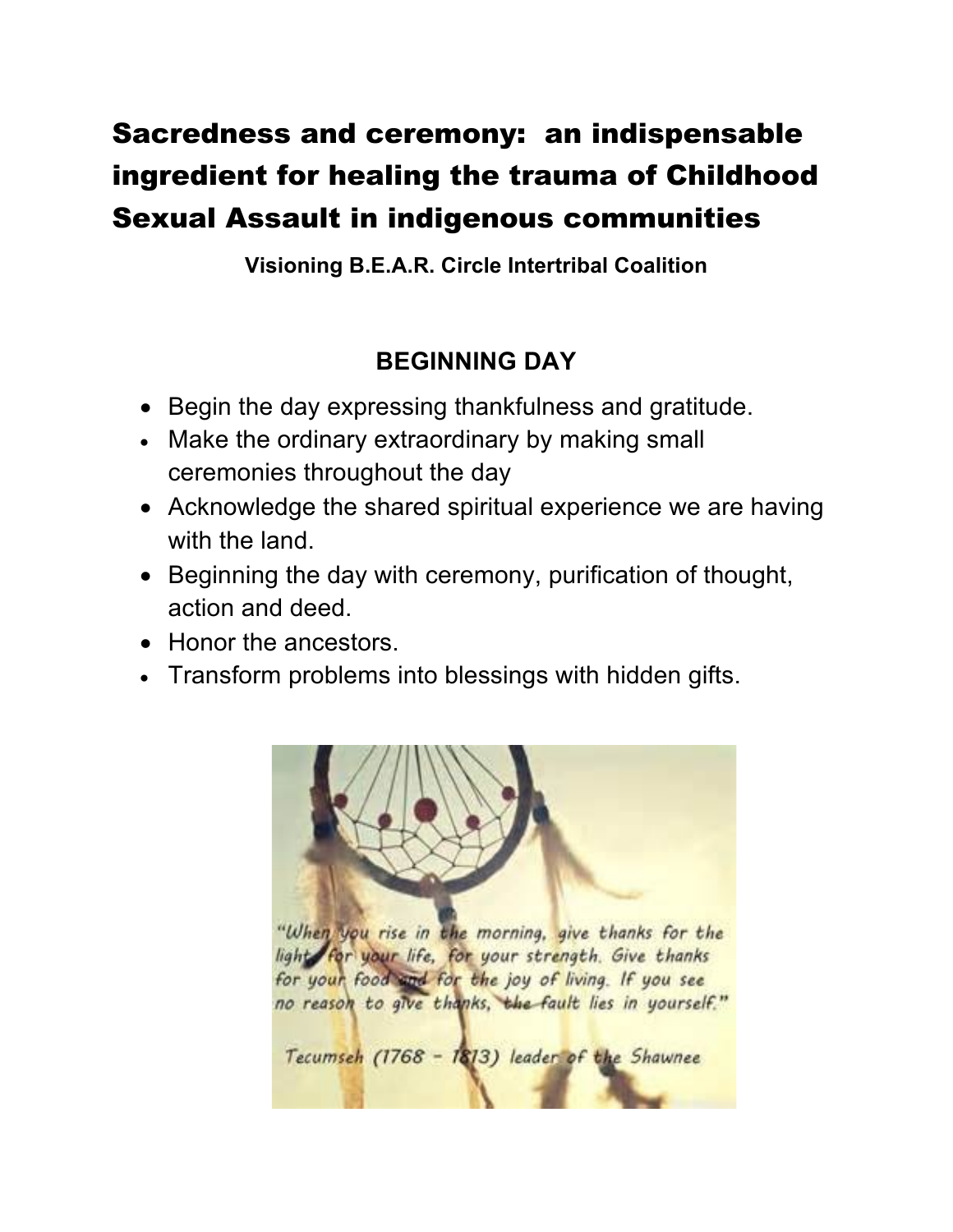# **COMMUNITY IMPORTANCE**

- Our individual wellbeing is intrinsically linked to the wellbeing of the community.
- It is the community, the Sacred Hoop (Circle) that determines indigenous knowledge.
- Importance of song and legends to strengthen community.
- When we hold meetings and council with one another it is good to start with what we agree on and move toward what we do not agree on – that becomes our beginning thanksgiving prayer. We start with the people, the earth, the grasses, waters, trees, plants, wind, moon, stars, sun, the universe. Acknowledge this at the beginning of each meeting and acknowledge at the end of each meeting.
- There is a growing understanding that the spiritual and secular can "live side by side"



indigenous cultures around the world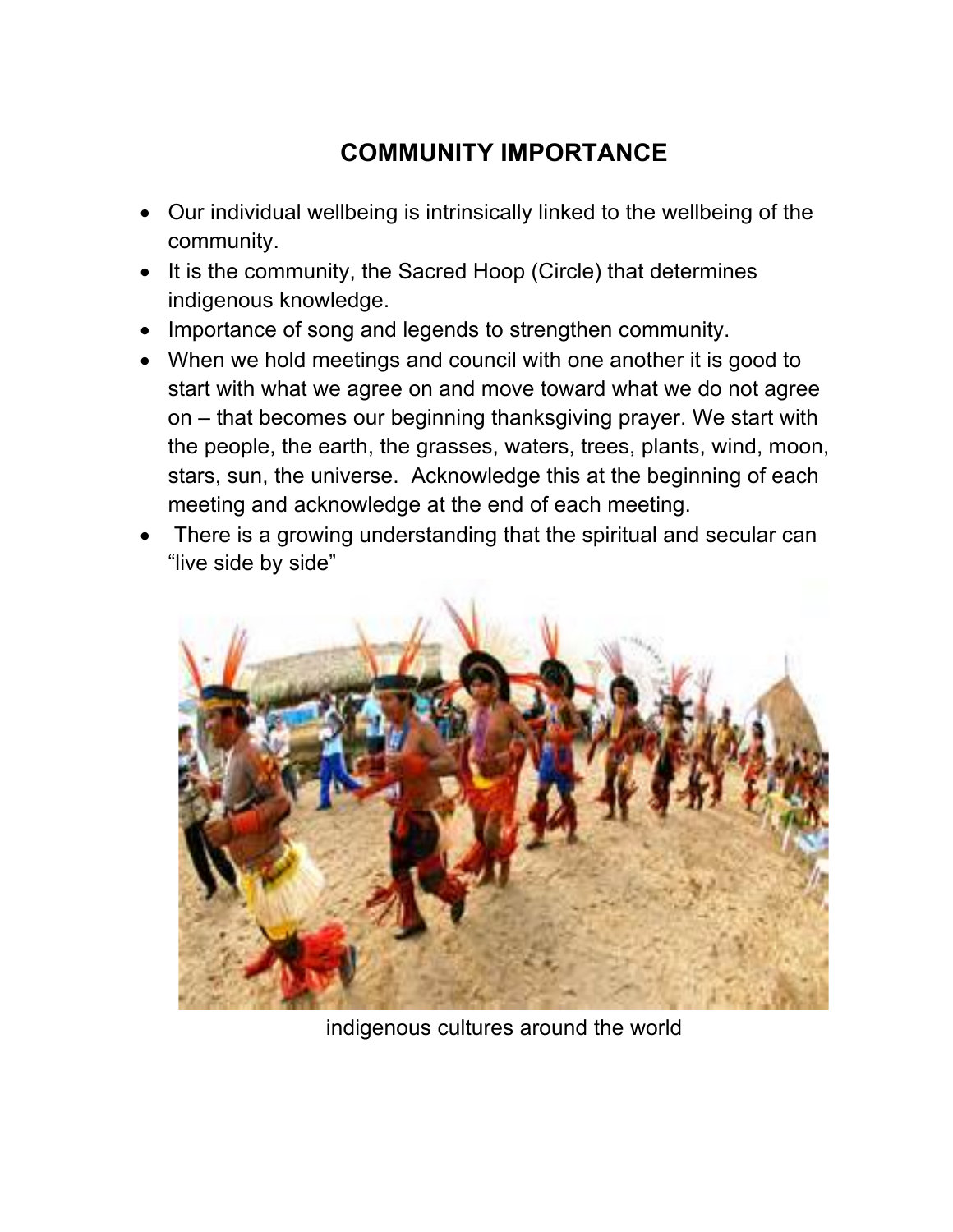

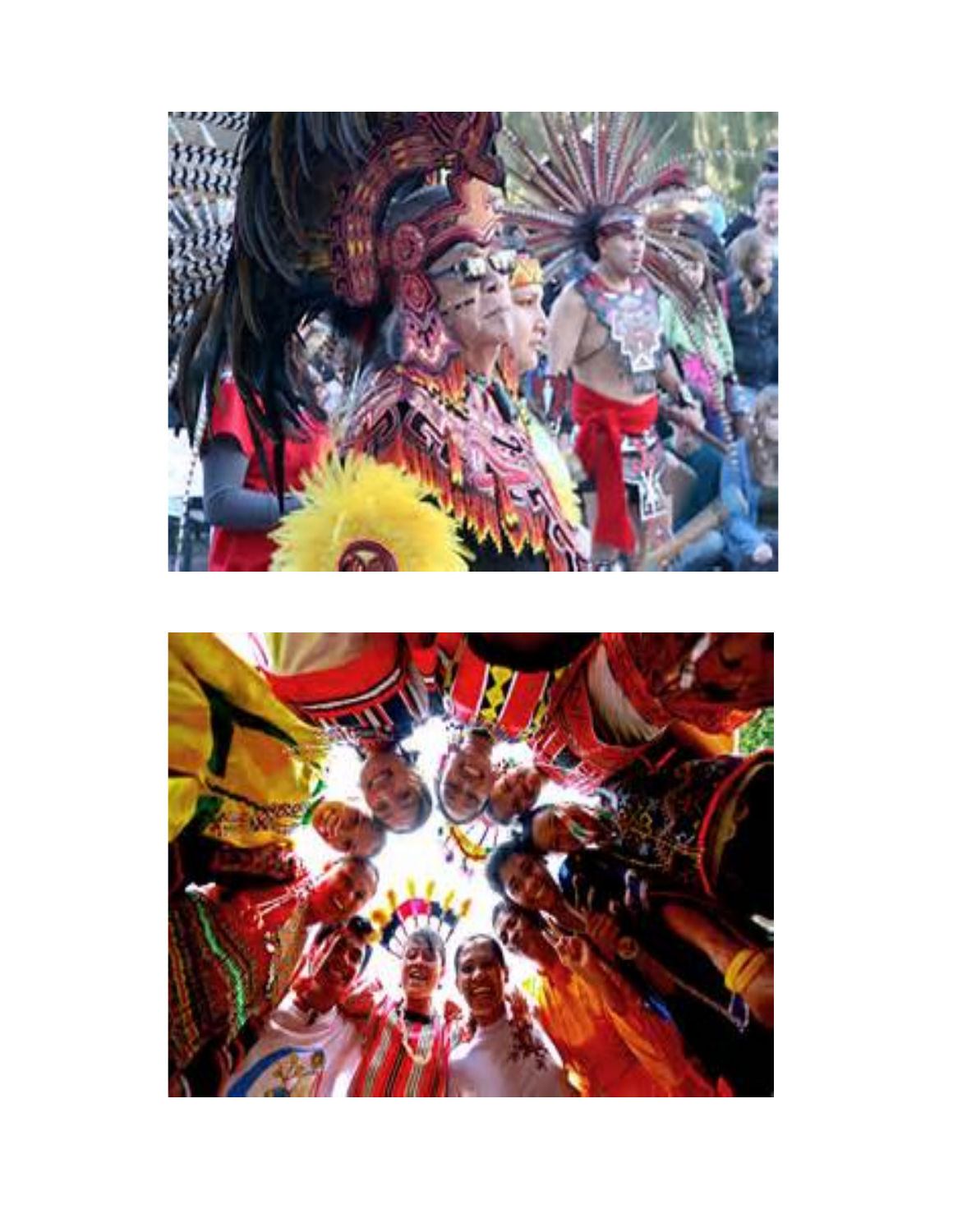### **SONGS AND LEGENDS**

- Importance of song and legends to strengthen community.
- Loss of language and loss of religious ways needs to be reclaimed.
- Using song, dance, folklore, social rituals, making sure everybody in the community has a voice – leveling process.
- Tribal systems. The old stories recognize multiplicity at every level; it is all about interaction.
- It is important to have stories to pass on. This can be difficult when many of the stories come from our traumatic past. We can make comparisons between our personal stories and the stories of our children.
- Even when we come from violent alcoholic families we can still feel the love for each other, the wind, and the ocean.
- We can teach our children the sacredness of Mother Earth and the power of her healing when we experience trauma.

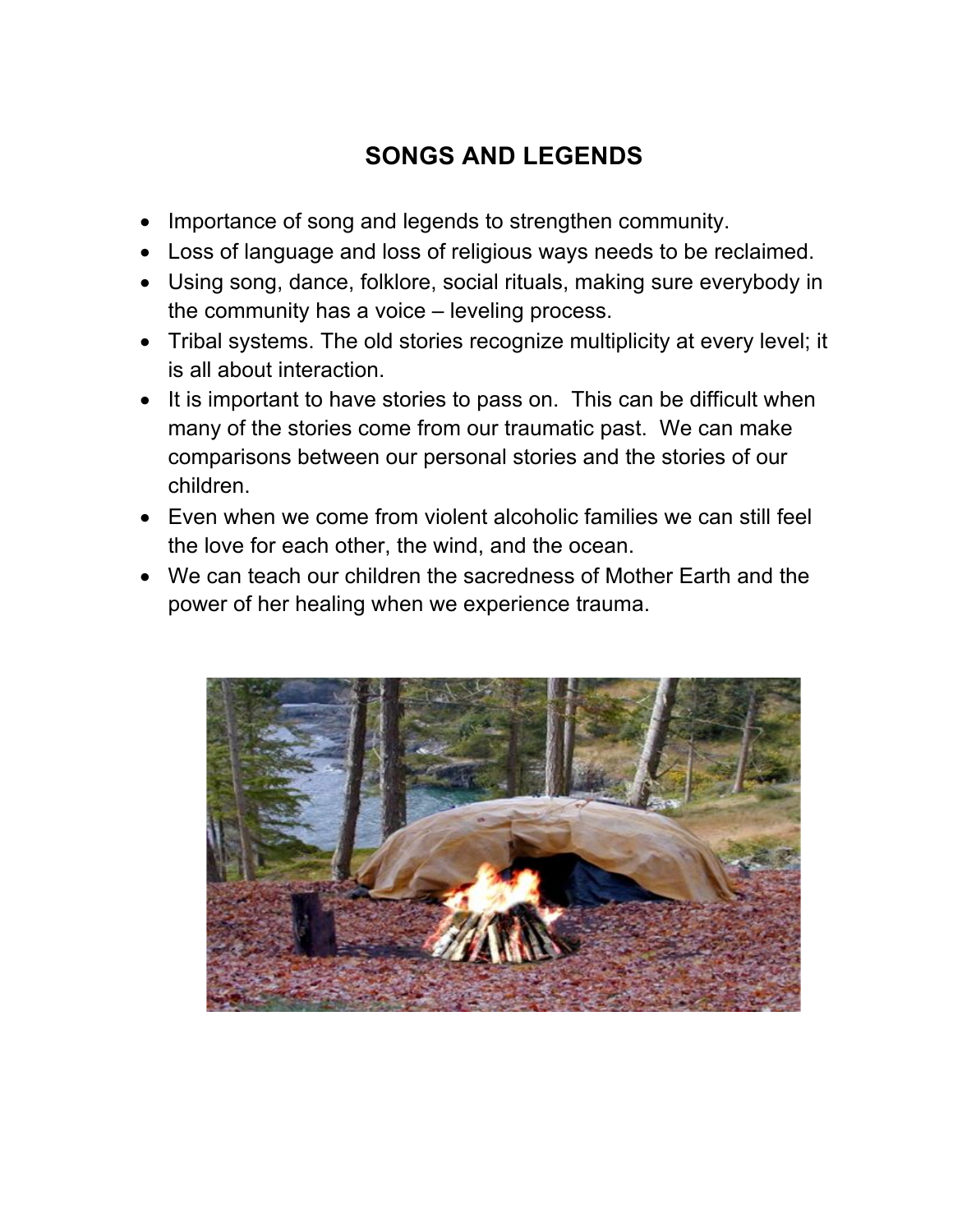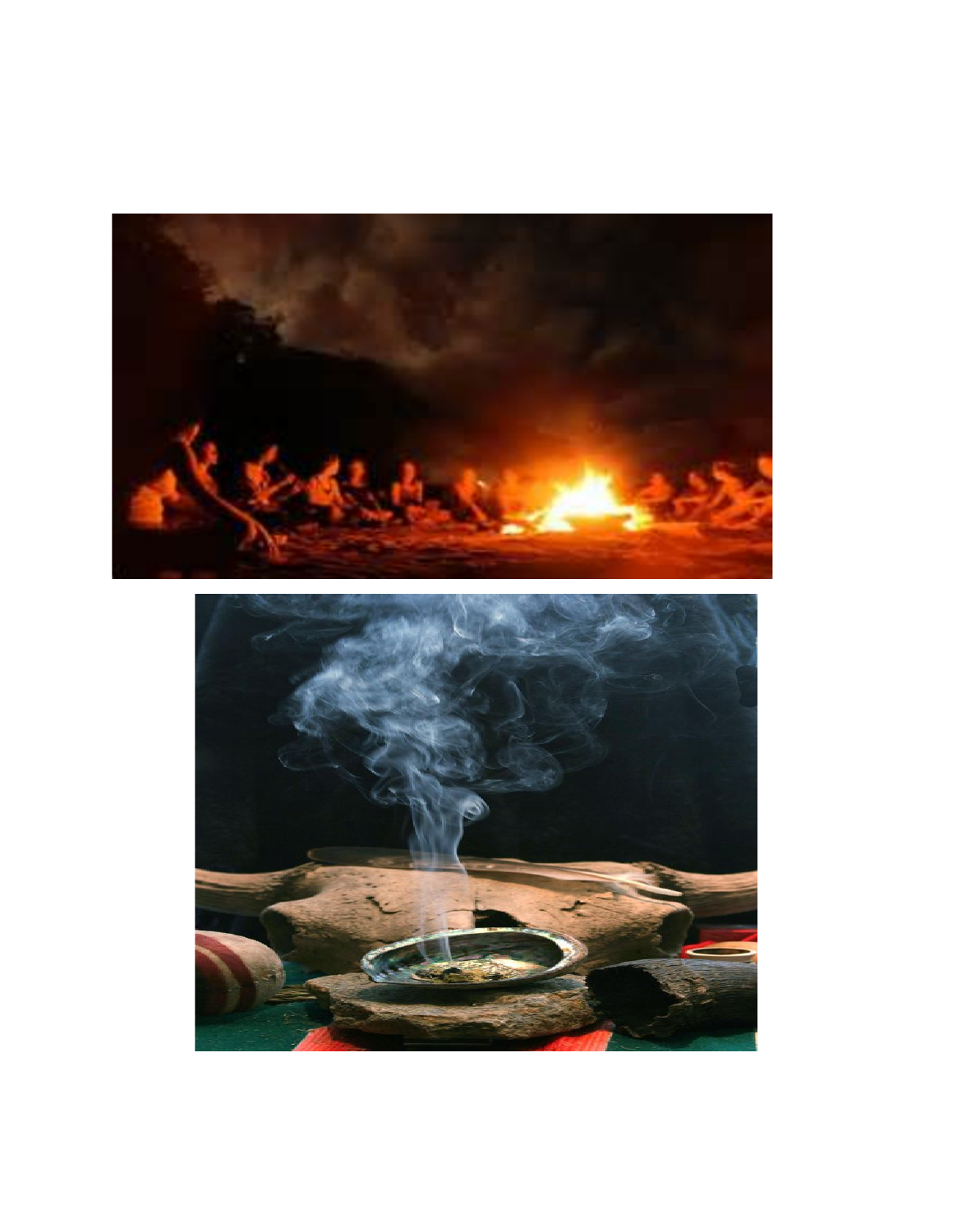#### **GENDER EQUITY**

- Women are sacred and are the creators of life.
- God is a woman and her name is Thought.
- Pregnant woman fell from the hole in the sky Sky Woman Creation Story.
- Women have special ceremonies in Moon Lodges once they reach puberty.
- Men have special ceremonies once they reach puberty.
- Certain ceremonies, like vision questing, are important for establishing one's place in the community and one's purpose in life.
- There are special ceremonies for people who return from war so they can once again live in a culture based on peace.
- There are special stories for healing from sexual trauma based on tribal traditions.
- Elders hold the key to these stories and need to be asked to share the stories and ceremonies in a respectful way.

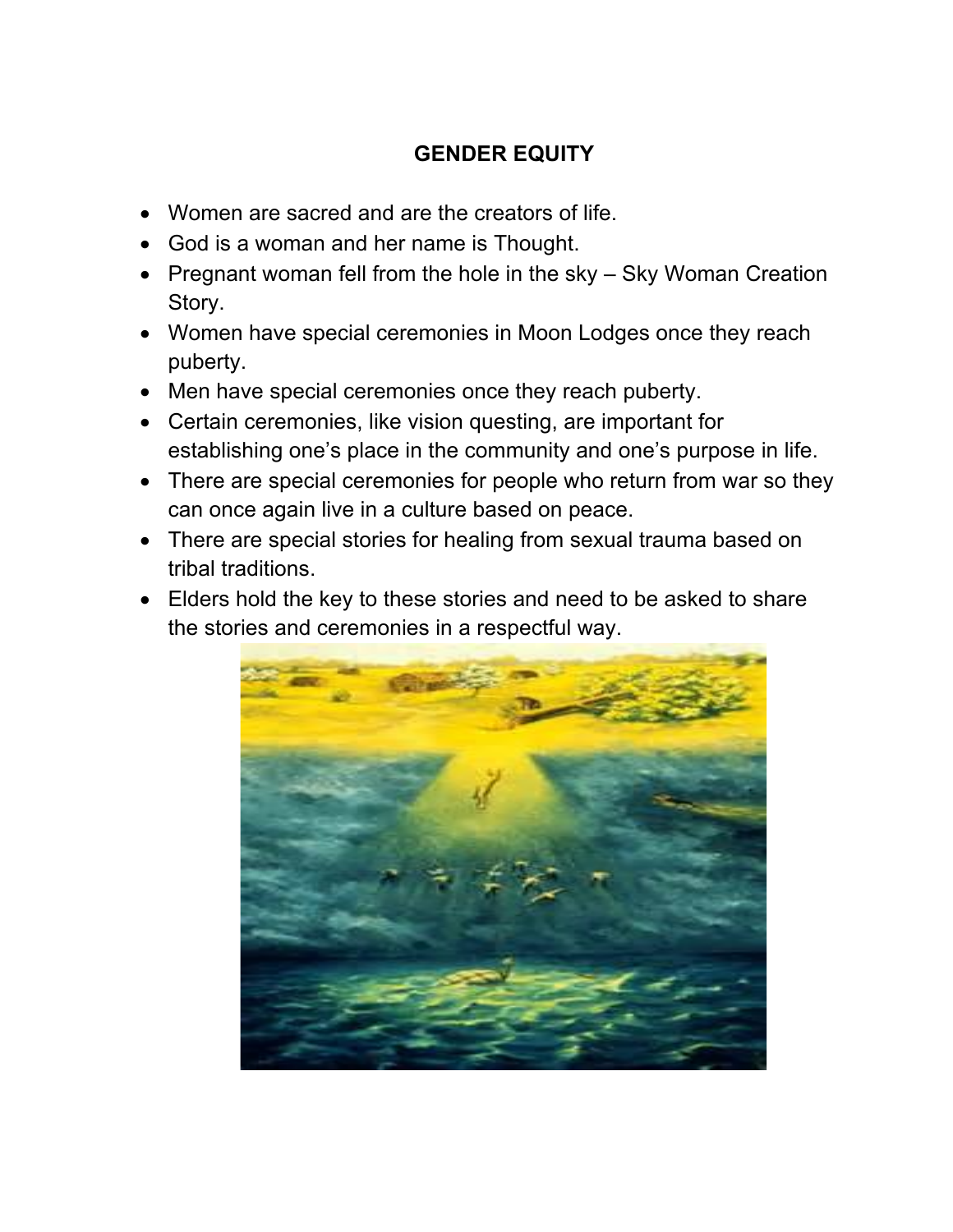

**TRANSFORMATIVE JUSTICE AND HEALING**

- Those who harm need our prayers and ceremonies for healing.
- Ceremonies, such as the Sweat Lodge and Circle Process can be a part of healing for both those who harm others and those who are harmed by others.
- Share the Peacemaker's concept of the Great Law of Peace. First Principle is Peace; the Second Principle is Equity and the Third Principal is power of the good minds.
- Feminine principles mean organizing ourselves around the idea of interacting communities – plant communities, animal communities, supernatural communities, and human communities.
- This describes a relationship model in which we are all equal but we have different jobs to do on earth.
- It is important to reconstruct our communities to reflect our traditions and values.
- Traditions and storytelling reflecting tribal community values can be taught across the lifespan and provide a framework of primary prevention for all forms of relationship violence.
- We need a new story to rebalance the relationships between indigenous people and colonials. What we have is cowboys and Indian stories. We need to dispel the fear of the Indian.
- Community health is imperative if individual health is to flourish.